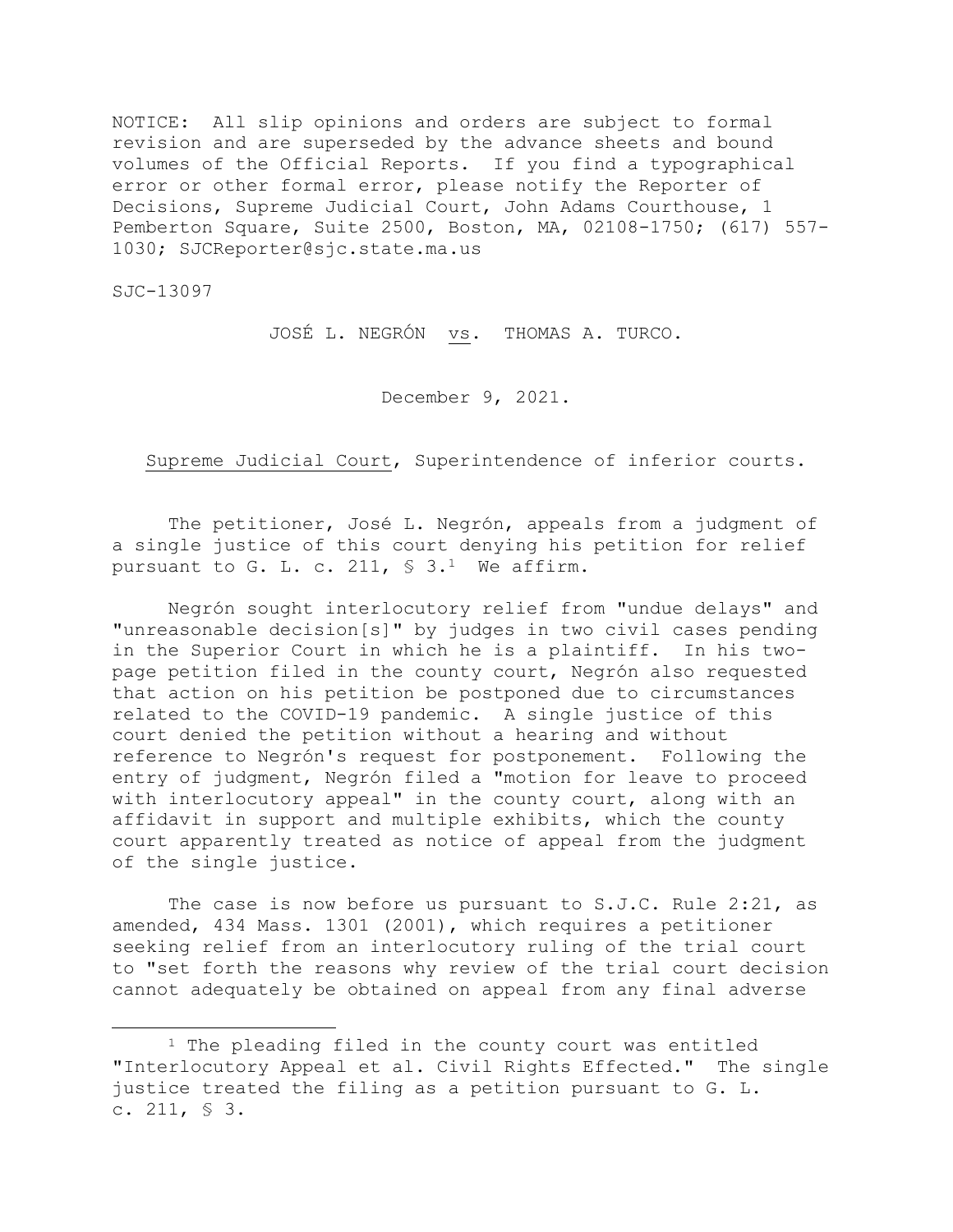judgment in the trial court or by other available means." Negrón has failed to meet that burden here.

In his memorandum before this court, Negrón offers additional argument regarding his claims that the interlocutory rulings in his civil cases have been unreasonable and deprived him of substantial rights, with particular emphasis on a claim that one of the Superior Court judges involved in his cases is biased against him and therefore erred in denying Negrón's motion for recusal. Absent from Negrón's memorandum, however, is the required showing that review of these interlocutory rulings, including the denial of the motion for recusal, is unavailable on appeal from an adverse judgment or by other means.<sup>2</sup>

Negrón could have sought -- and in some instances did seek -- relief from the Superior Court's interlocutory rulings before a single justice of the Appeals Court. See Negrón v. Commissioner of Correction, 483 Mass. 1034, 1034 & n.4 (2020) (noting that Negrón was pursuing relief before Appeals Court single justice from order requiring service of process by certified mail). Review by an Appeals Court single justice is available in circumstances like these at the time such rulings are made, see G. L. c. 231, § 118, first par., and Negrón will also have the right to challenge those rulings on appeal to the Appeals Court from any adverse final judgment in the Superior Court. See Ainooson v. Department of Correction, 474 Mass. 1007, 1007 (2016). Likewise, with respect to Negrón's claim of judicial bias, we have held that such a claim can be adequately addressed on appeal from an adverse final judgment. See Murphy v. Superior Court, 484 Mass. 1006, 1007 (2020); Jian Jiang v. Qilun Liu, 481 Mass. 1024, 1024 (2019).

Negrón having failed to meet his burden under rule 2:21 to set forth reasons "why review of the trial court decision cannot adequately be obtained on appeal from any final adverse judgment in the trial court or by other available means," we affirm the judgment of the single justice denying relief.

## Judgment affirmed.

<sup>2</sup> Negrón also faults the single justice of this court for failing to acknowledge his request for postponement and for ruling on his petition without providing him the opportunity to file additional briefing. Given our disposition of this matter based on the petitioner's failure to meet his burden under rule 2:21, we do not reach these issues.